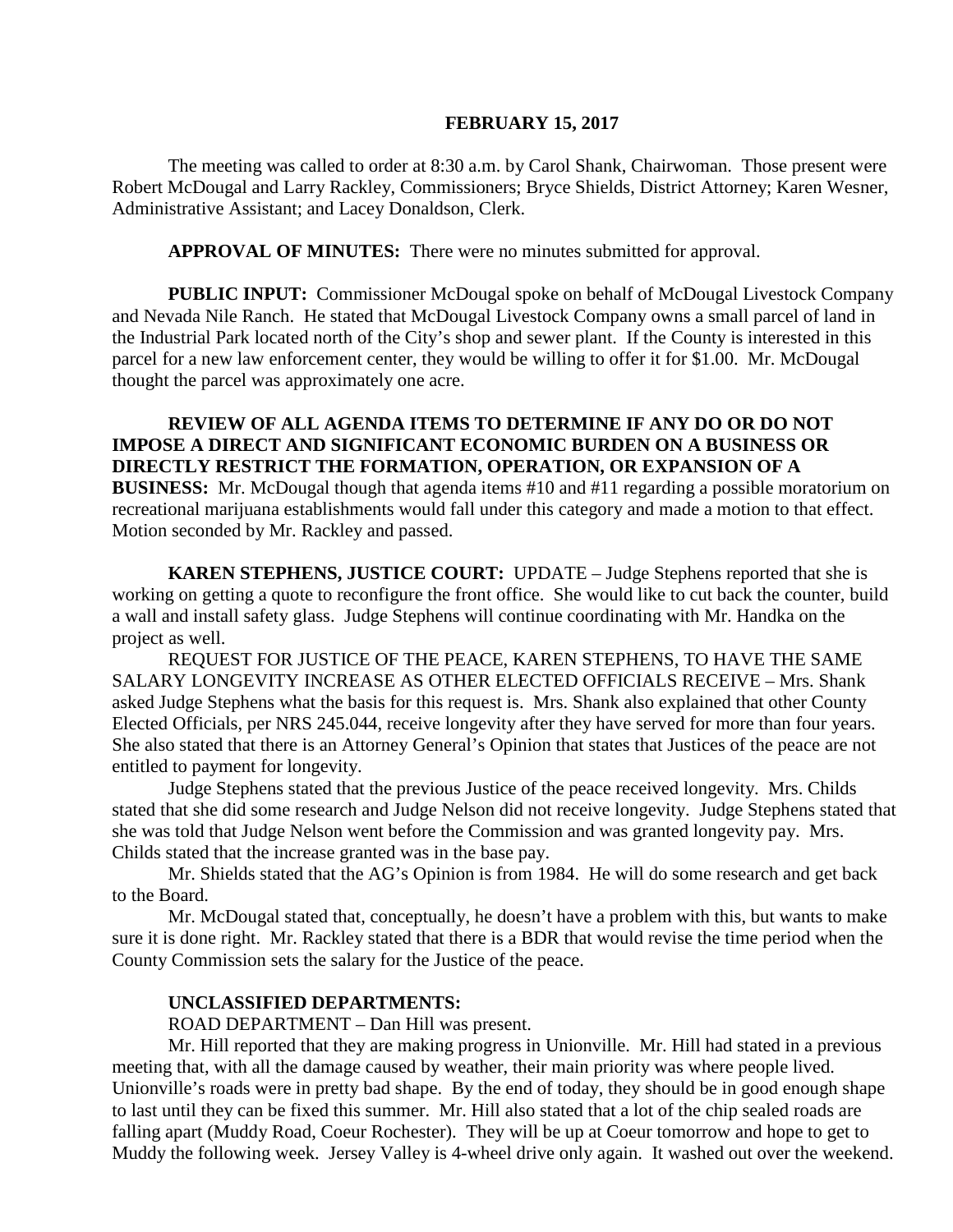They also sunk a blade at Placeritas and it may be closed indefinitely. Part of Winnemucca Lake Road is closed as well.

LANDFILL – Dan Hill was present.

Mr. Hill reported that he spoke with Mr. Nielsen and he had nothing to report.

*Requesting approval to change Landfill Capital Outlay Equipment purchases for 2016-2017 Budget:* There is \$20,000 left in their Capital Outlay. Mr. Nielsen would like to purchase a grizzly and a forklift for the Recycling Center. Mr. Hill stated that he would like a grizzly for the Road Department as well, but he thinks they can build one. Mr. Hill will see what he can do before they decide to purchase one.

Mr. McDougal made a motion to approve the change to the Landfill's Capital Outlay purchases, allowing either the purchase or building of a grizzly and the purchase of a used forklift or an alternate piece of equipment for the Recycling Center. Motion seconded by Mr. Rackley and passed.

BUILDINGS AND GROUNDS – John Handka was present.

Mr. Handka reported that the Balloon Race event did not take place as the ground at the ball fields was too wet. The crew has been painting the hallways at the Courthouse. He was using the prison crew, but they have been put on standby due to the flooding. Mr. Handka also reported that he has Oasis Heating and Air here today reconfiguring the heating and  $a/c$  in the Public Defender's admin office.

*Request by Lovelock Street Fever Car Club to use the Courthouse Park for the car show on June 2-4, 2017:* Mr. Handka stated that he has not had any issues with the car show.

Mr. McDougal made a motion to approve Lovelock Street Fever Car Club's request to use the Courthouse Park for the car show June 2-4, 2017. Motion seconded by Mr. Rackley and passed.

COMMUNITY CENTER/ECONOMIC DEVELOPMENT – Heidi Lusby-Angvick was present. *Approval to purchase new audio visual system and to send out letters to various* 

*companies/nonprofit organizations for funding assistance:* Mrs. Lusby-Angvick stated that she would like to send donation request letters to local businesses to help purchase the new system. Mrs. Shank asked if Mrs. Lusby-Angvick had any money in the budget that would help with the purchase. She stated that there is a little, but she has put it in her budget for next year.

Mr. McDougal made a motion to approve Mrs. Lusby-Angvick sending out letters to various companies/nonprofit organizations for funding assistance to purchase a new audio visual system for the Community Center. Motion seconded by Mr. Rackley and passed.

Mr. McDougal stated that at the PCEDA meeting they discussed the value of reviewing the rental rates for the Community Center. The additional revenue could be used for upgrades.

*Approval to move the Pershing County Economic Development Office to another location; job descriptions, duties of Economic Development Director (current and future), and how to keep the Community Center staffed:* Mrs. Lusby-Angvick stated that she is very cramped for space in her current location. She gave the Board three possible solutions, which included trading spaces with Ag Extension, an office in the Annex Building and an office at City Hall.

Mr. McDougal wondered if Mrs. Lusby-Angvick's current office space could be reconfigured by shifting the walls, etc.

Mrs. Shank gave an overview of how this joint position came about. It was also noted that Mrs. Lusby-Angvick is paid from both the Community Center budget and through Economic Development. Mrs. Shank thinks it might be time to look at separating the positions and putting some focus on tourism as well.

It was decided that this will be discussed during budget workshops.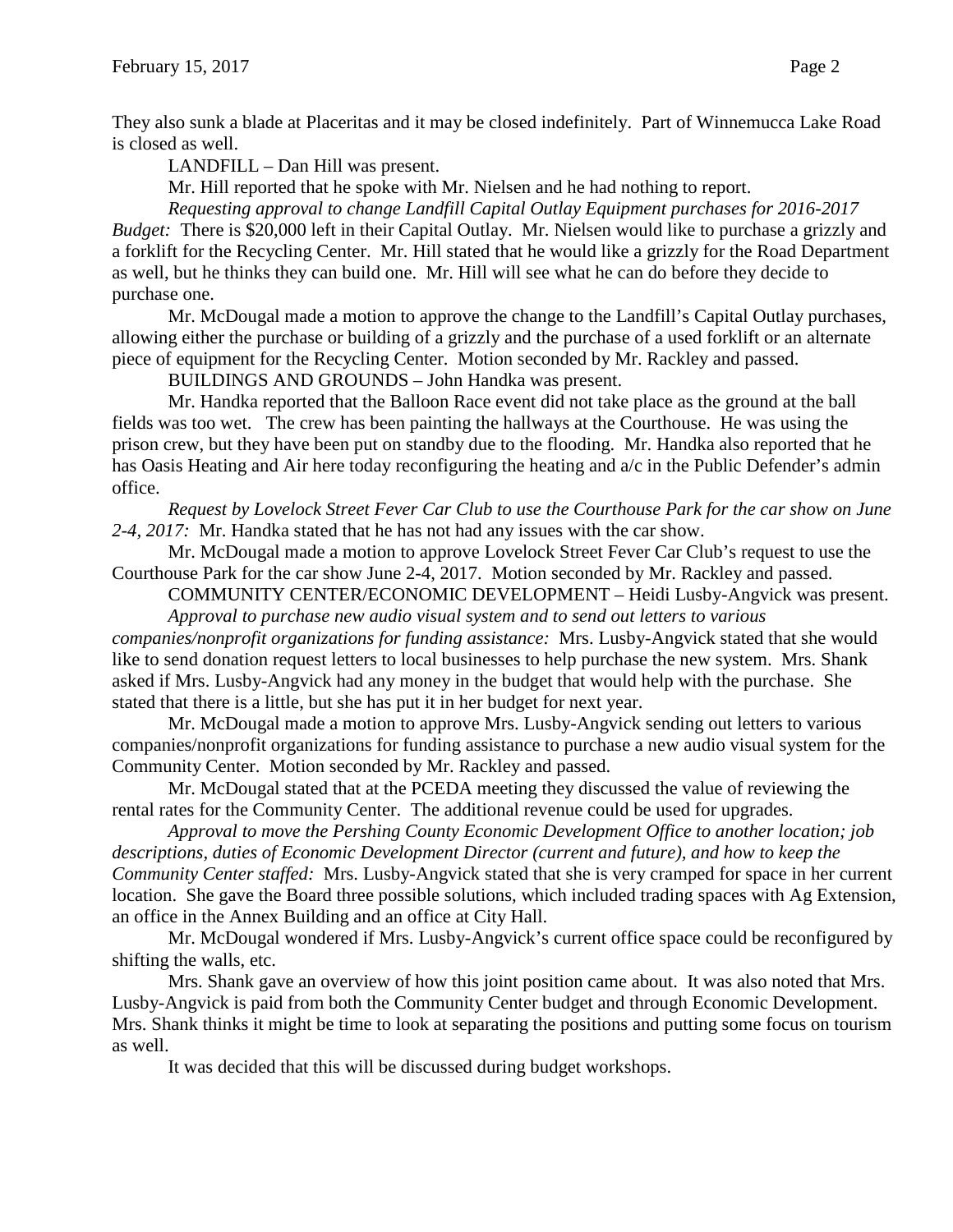## PERSHING COUNTY FIRE/AMBULANCE –

*AMBULANCE:* Chief Carmichael stated that Trina Allen was appointed to the EMS (Emergency Medical Services) Coordinator position at last night's meeting. Chief Carmichael stated that she is an EMT (Emergency Medical Technician) Advanced and an instructor.

*LOVELOCK FIRE DEPARTMENT:* Chief Carmichael stated that they are currently at 20 members, with two resigning. The two that resigned have agreed to be listed as inactive. Chief Carmichael stated that this allows the department to recall them if they are available and needed. They will need to maintain their certificates. Chief Carmichael stated that he will be talking to others who have left the department as well to see if they would be interested in doing the same thing.

*Discussion regarding taking funding from Option Tax to fund vehicle and to amend Resolution and discussion regarding changes to Capital Outlay in the 2016-2017 budget:* Chief Carmichael stated that the Chief's vehicle has low mileage, but is very old and is not functional for the position. The BLM has a 2012 pickup with 70,000 miles available for \$14,000. Mr. McDougal asked if the current vehicle has any resale value. Chief Carmichael stated that he would like to use it for the Duty Chief or as a first responder vehicle.

Mr. Rackley stated that he spoke with the Department and they are planning on spending the money they allocated in Capital Outlay.

Chief Carmichael stated that he spoke with Charlie Sparke and they may be able to include this in the Hazmat grant, as it would also be used for Hazmat. He also noted that the total cost to purchase and outfit a vehicle would be approximately \$30,000.

The priorities listed in the Option Tax Resolution were discussed. Some of those priorities have been purchased. We purchased three pumper trucks and the yearly payment of \$88,271 will come out of that fund for the next ten years. Mrs. Childs also reported that we are collecting between \$160,000 and \$200,000 a year.

Mrs. Shank would like to move forward with applying for the grant and then this can be discussed further during budgets. Chief Carmichael was concerned that the vehicle would no longer be available. Mrs. Childs stated that the Department still has money available in their budget. Chief Carmichael will work with Mrs. Childs and will put this item back on the agenda when he has some more information from the BLM.

*IMLAY FIRE DEPARTMENT:* Rodney Wilcox spoke about a fire truck that the Yerington Fire Department has offered to donate to Pershing County. Mr. Wilcox went and looked at it and the tank does leak. Mr. Wilcox called a company in Henderson that rebuilds fire trucks and received an estimate of approximately \$20,000 to replace the tank and go through all the mechanics. This will be put on a future agenda for further discussion.

*RYE PATCH FIRE DEPARTMENT:* Tom Helms was present.

Mr. Helms stated that they haven't spent the money in their budget as planned. They have a serious issue with their SCBAs (self-contained breathing apparatus). Mr. Helms stated that they are over twenty years old. An item will be put on the next agenda.

*PERSHING COUNTY FIRE COORDINATOR REPORT:* Mike Heidemann was present.

*Discussion on whether or not the position is still needed or should be eliminated:* Mr. Heidemann stated that he agrees that the position in its current form is not needed. He spoke about the need for a training coordinator.

Mr. Rackley stated that he met with all the Departments and they all feel the position is not needed. Chief Carmichael submitted a letter to the Board stating that there is not a need for the Fire Coordinator position and he is not in favor of creating a Fire/EMS training coordinator position.

Mr. Rackley made a motion to eliminate the Pershing County Fire Coordinator position effective at the end of the current pay period, which is February 19, 2017. Motion seconded by Mr. McDougal and passed.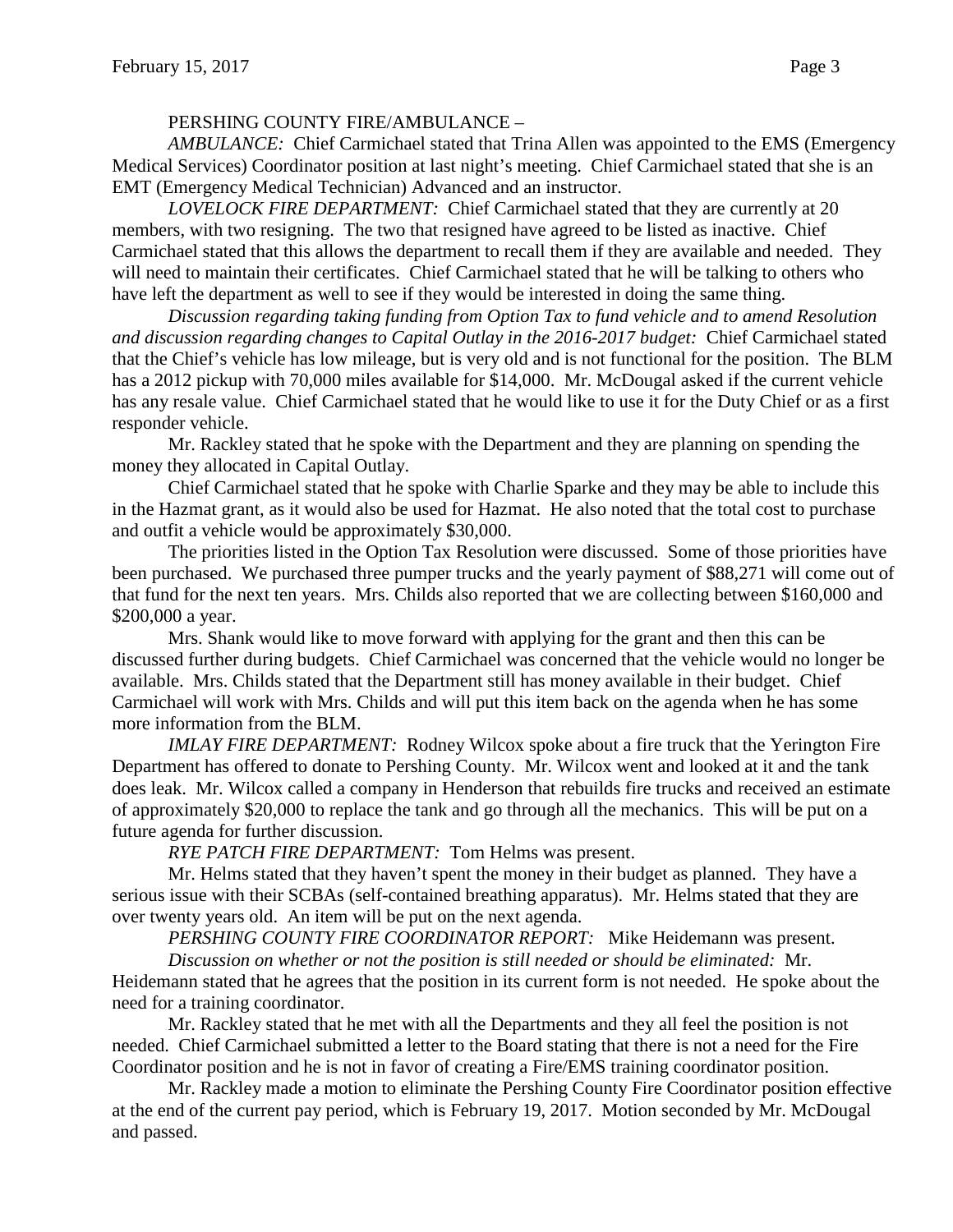LEPC – Charlie Sparke was present.

*Approval of EMPG Grant Application due February 17, 2017:* Mr. Sparke gave an overview of what the \$25,000 would cover.

Mr. McDougal made a motion to approve the submittal of the Emergency Management Planning Grant in the amount of \$25,000. Motion seconded by Mr. Rackley and passed.

## **ELECTED DEPARTMENTS:**

LACEY DONALDSON, CLERK-TREASURER – Mrs. Donaldson stated that she forwarded some information regarding the replacement of the voting equipment to the Board. She has participated in several conference calls regarding both the replacement of the voting equipment and the ADS software replacement. Mr. McDougal noted that Mrs. Shank has a personal relationship with Secretary Cegavske and asked if she would be willing to speak to her about the matter. Mrs. Shank stated that she would.

Mrs. Donaldson stated that they also sent out courtesy letters to all the delinquent tax payers and are seeing some traffic from that. She also reported that she will not be holding a tax sale this year due to the voting equipment and ADS issues.

RENE CHILDS, RECORDER-AUDITOR – Mrs. Childs gave the Board the ending fund balances for the previous month.

*Removal of inventory items (AR0216 Valet Inserter Microfilm/storage unit, SN 1212-1; AR0221 Paymaster Check Signer 828, SN 801450; AR0241 IBM 4230 printer (P-2), SN 01-CJ801:* Mrs. Childs stated that these were items that are no longer usable and where taken to the Landfill.

Mr. Rackley made a motion to approve the removal of the items from the Recorder-Auditor's Inventory as requested. Motion seconded by Mr. McDougal and passed.

LAURI CERINI-JONES, ASSESSOR – Mrs. Cerini-Jones reported that she and her staff have been busy working on the Board of Equalization appeals. The BOE is meeting tomorrow and will be reviewing two appeals.

BRYCE SHIELDS, DISTRICT ATTORNEY – Mr. Shields stated that he is tracking a couple BDRs (Bill Draft Requests) regarding Guardianships. One proposal is to create a statewide Public Guardian office, similar to the State Public Defender's office.

He also stated that he researched the issue regarding Justices of the peace and longevity. The Legislature is prohibited from making any special rule or law in regards to the compensation of the Justice of the peace. NRS 4.040 regulates how JP's compensation is set. The Commission has that authority and could increase her salary by Resolution.

# **GRASS VALLEY ADVISORY BOARD:** Annette Stripe was present.

Mrs. Stripe stated that they had set March  $18<sup>th</sup>$  as the Town Hall with the Commissioners. This is the same date as the Winnemucca Lions Club's Health Fair. She would like to reschedule the Town Hall for their regular meeting on March  $27<sup>th</sup>$  or for April  $29<sup>th</sup>$ . The Board thought the Saturday date in April would be better.

# **PLANNING AND BUILDING DEPARTMENT AND IMLAY WATER SYSTEM:** James Evans was present.

Mr. Evans gave the Board the monthly report.

Mrs. Shank stated that there is an item on the agenda to discuss Code Enforcement and asked Mr. Evans why he couldn't do this job. Mr. Evans stated that in his opinion, to do the job right, a separate position is needed. He also stated that it is a lot of extra work and feels additional compensation would be warranted.

The Planning Commission will be meeting March  $1<sup>st</sup>$  to review three items. He also has three more items for the April meeting.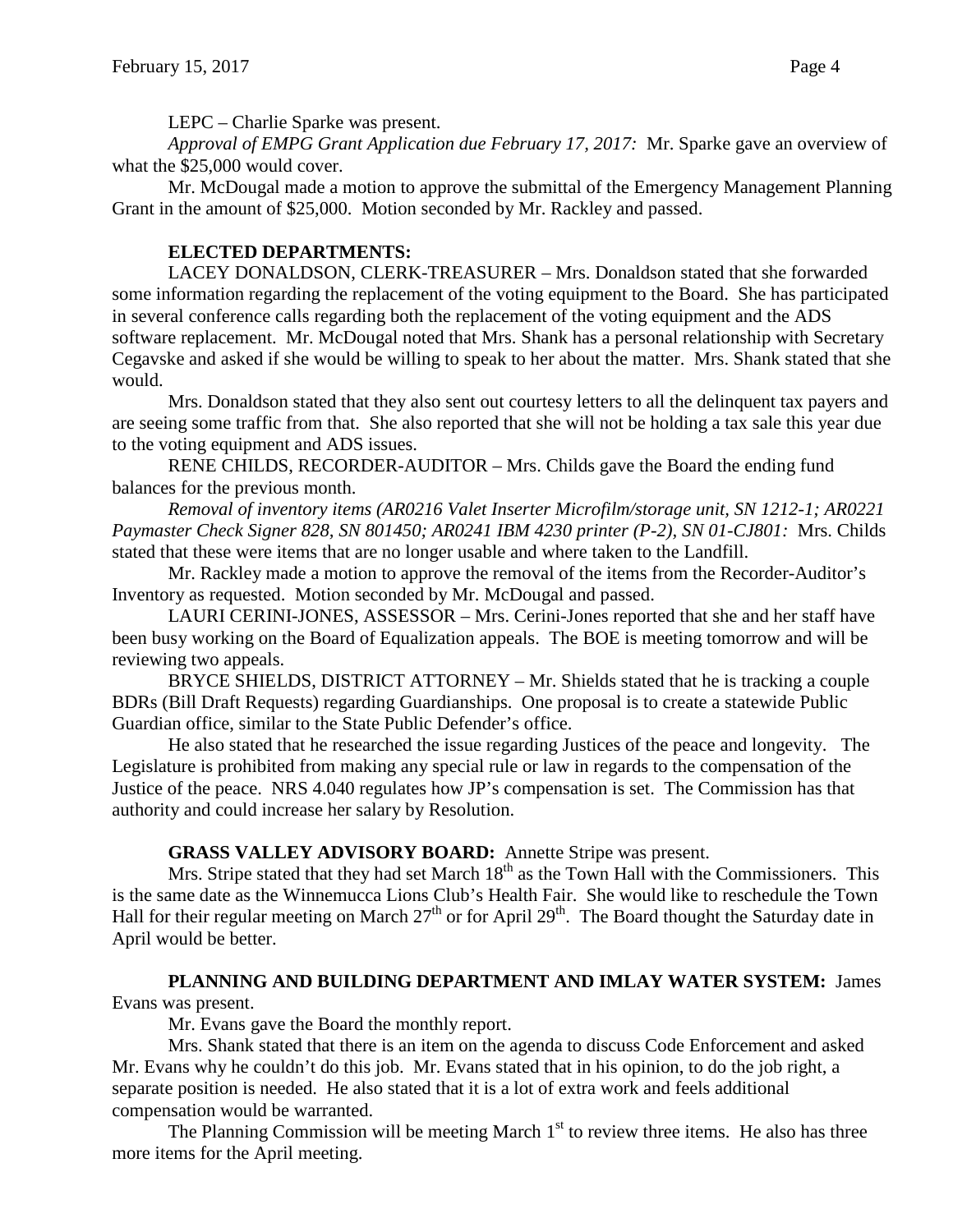Mrs. Shank had also asked Mr. Hill if one of his employees in Imlay could do the water testing. Mr. Hill spoke with Mr. Evans last week and he thinks they would be able to do it.

**JERRY ALLEN, SHERIFF:** UPDATE – Sheriff Allen stated that they are doing ongoing training with the new staff. Last week they had four reports of people stuck in the mud, including one person trapped under a UTV (utility task vehicle) over night.

Sheriff Allen is also tracking a few BDRs, one regarding body and vehicle cameras. There is also a Federal bill that was introduced that would strip the BLM (Bureau of Land Management) and the Forest Service of their Law Enforcement powers. Sheriff Allen stated that Congressman Amodei is in support of this bill. This would have a huge impact on Pershing County, especially during the Burning Man Event.

The Jail was inspected by the State Health Department and we passed inspection. There were a few small things noted.

REPLACEMENT OF 3 TASERS WITH BATTERIES AND WARRANTIES IN THE AMOUNT OF \$4,506.90 – Mrs. Shank asked how these would be paid for. The Board felt these were necessary items, but where concerned with the budget. Mr. Rackley suggested waiting till closer to the end of the year to see where Sheriff Allen's budget is at.

APPROVAL TO PURCHASE RADIOS, INCLUDING ACCESSORIES AND TRANSPORT CONTAINERS FROM BURNING MAN IN THE AMOUNT OF \$10,000.00 – Sheriff Allen stated that these radios were purchased by Burning Man for use at the event. Burning Man has stated that they paid approximately \$80,000 for these radios. Mrs. Shank asked if Sheriff Allen wanted them. Sheriff Allen stated that he doesn't want them, but does need them for the event.

Sheriff Allen stated that he was approached by Burning Man last year and they offered them to us for \$60,000. Sheriff Allen wasn't willing to pay that price. They discussed lowering the cost or maybe even donating the radios, but the Sheriff was not in favor of that either. Sheriff Allen feels there are ethical implications attached to accepting a donation and also felt there would be strings attached. The offer before the Board is the latest offer. Sheriff Allen stated that he contacted the vendor and the radios are worth approximately 50% of the original price. He also stated that if the Board approves the purchase the funds would have to come out of the Burning Man Budget. Mrs. Childs stated that there isn't any funding left in the 2016 event budget. Sheriff Allen stated that he was going to ask that it is taken out of their first payment for 2017. Mrs. Shank stated that instead of deducting the cost from their payment that we could propose purchasing the radios, but delaying the payment.

Roger Vind from Burning Man was present. Mr. Vind didn't think they would have a problem accepting a delayed payment. Mr. Vind also wanted the record to reflect that he takes exception to Sheriff Allen's comment that strings would be attached. Mr. Shields stated that in light of the allegations that a BLM employee accepted gifts from Burning Man, it is something that has to be said. Mr. Shields stated that it is important to show that the relationship between the two parties is at an arm's length.

Mr. McDougal made a motion to move forward with purchasing the radios from Burning Man at a cost of \$10,000, with the Sheriff drafting a letter asking to defer payment until the County receives the first payment from Burning Man for the 2017 event. Motion seconded by Mr. Rackley and passed.

The meeting recessed at 10:53 a.m. and reconvened at 11:00 a.m.

**PRESENTATIONS FROM THE FOLLOWING INSURANCE COMPANIES FOR PERSHING COUNTY HEALTH INSURANCE BROKER:** Presentations were given by Maggie Loyan of Loyan Planning; Kevin Monaghan and Bridget Brundige of LP Insurance Services, Inc.; and Kent Mowry, Tracy Neeley and Nanette Chalupa of A and H Insurance, Inc.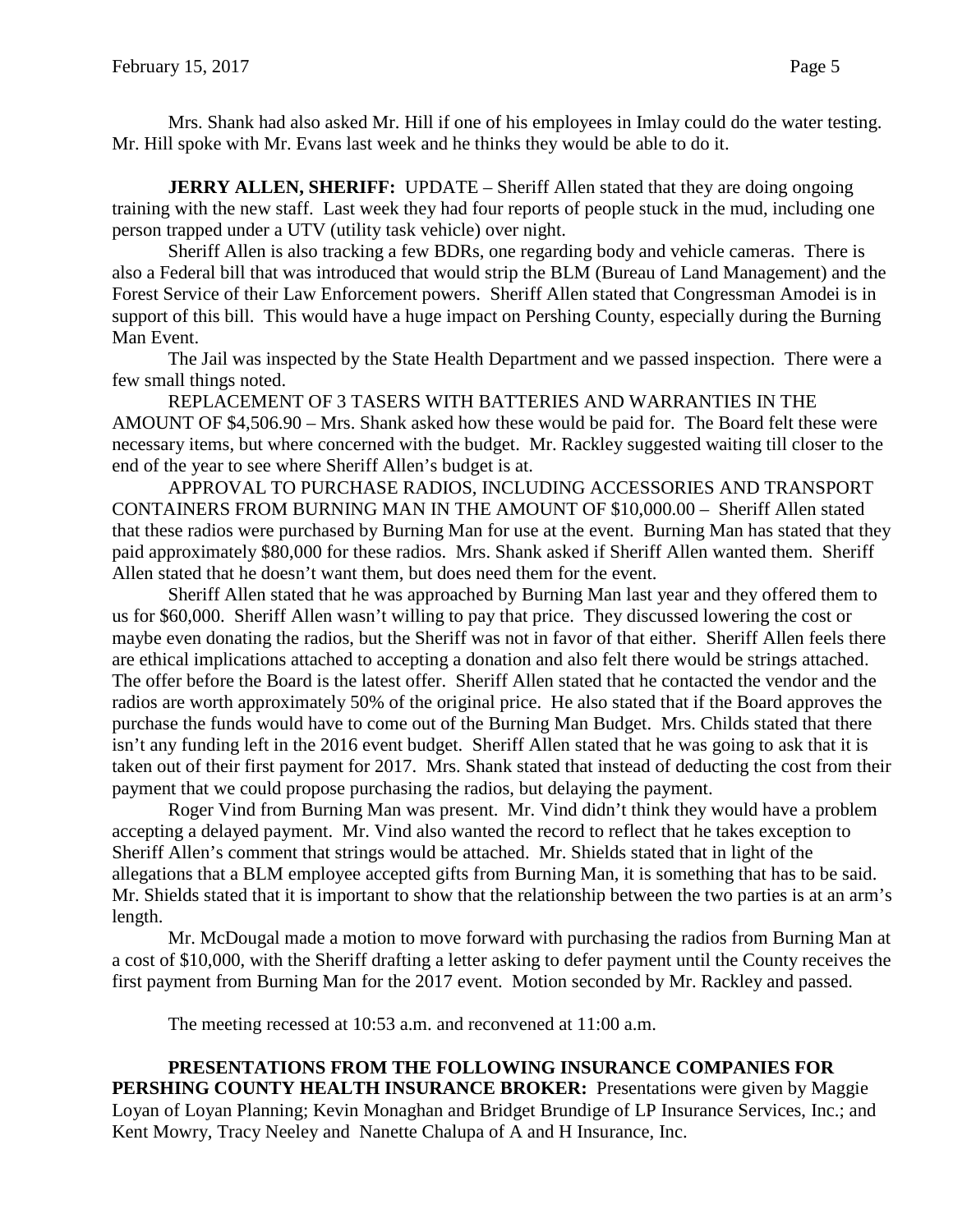Ms. Loyan has been the County's Broker for several years. She gave the Board several handouts detailing her education, employment and the County's current benefits.

LP and A and H both gave presentations to the Board at an earlier meeting. Mr. Monaghan stated that LP would be willing to forfeit 20% of their compensation if the County is not satisfied with their services. He also stated that in lieu of working on commission, they would propose a flat rate of \$26,000 per year, guaranteed for three years.

### **SELECTION OF HEALTH INSURANCE BROKER FOR PERSHING COUNTY:** Mr.

McDougal stated that he would be recusing himself from any discussion or action on this item as he just hired A and H for his personal business. Mr. McDougal stated that he thought this issue had already been decided when the Board voted to change brokers for the property insurance.

There was much discussion and it was stated that all three companies gave very good presentations. Ms. Loyan's service and dedication to Pershing County was also acknowledged.

Mr. Rackley made a motion to select A and H Insurance as Pershing County's health insurance broker. Mrs. Shank seconded the motion. Mr. McDougal abstained. Motion carried.

**PROCLAMATIONS AND AWARDS:** There were no proclamations or awards to consider.

**SALARY RESOLUTION:** JADE ADAMS, SENIOR CENTER – It was noted that the evaluation is six months late. Mr. McDougal suggested that the Board's policy be that they will not be back-dating salary resolutions. The supervisors need to get them done on time and if they don't it needs to be considered during the supervisor's evaluation.

Mr. McDougal made a motion to approve the Salary Resolution for Jade Adams moving her from an Administrative Clerk I, Range 23, Step 1 to an Administrative Clerk II, Range 26, Step 1 effective February 20, 2017. Motion seconded by Mr. Rackley and passed.

**RENEWAL OF INTERLOCAL AGREEMENT VEHICLE USE AGREEMENT AND AGREEMENT FOR USE OF SCHOOL FACILITIES AND OTHER PROPERTY BETWEEN THE BOARD OF TRUSTEES OF THE PERSHING COUNTY SCHOOL DISTRICT AND THE PERSHING COUNTY COMMISSION:** Mr. McDougal made a motion to approve the Interlocal Agreement, Vehicle Agreement and the Agreement for use of school facilities and other property between the Board of Trustees of the Pershing County School District and the Pershing County Commission for Fiscal Year 2016-17. Motion seconded by Mr. Rackley and passed.

**DISCUSSION ON A SIX OR TWELVE MONTH MORATORIUM ON THE ISSUING OF LICENSES FOR THE OPERATION OF RETAIL RECREATIONAL MARIJUANA ESTABLISHMENTS IN PERSHING COUNTY:** Mr. Shields reported that the Tax Commission has been taxed with regulating the sale of recreational marijuana, but no regulations are expected to be seen for several months.

Mr. McDougal made a motion to impose an ordinance declaring a moratorium for a period of 180 days, with the ability to extend it by Resolution for an additional 60 days, on the issuing of licenses for Retail Recreational Marijuana Establishments. Motion seconded by Mr. Rackley and passed.

## **FIRST READING OF A PROPOSED ORDINANCE IMPOSING A MORATORIUM ON THE ISSUING OF LICENSES FOR THE OPERATION OF RETAIL RECREATIONAL MARIJUANA ESTABLISHMENTS IN PERSHING COUNTY:** Bill No. 326 was introduced by Commissioner McDougal and read by title as follows:

AN ORDINANCE DECLARING A MORATORIUM FOR A PERIOD OF UP TO 180 DAYS WITH THE ABILITY TO EXTEND IT BY RESOLUTION FOR UP TO AN ADDITIONAL 60 DAYS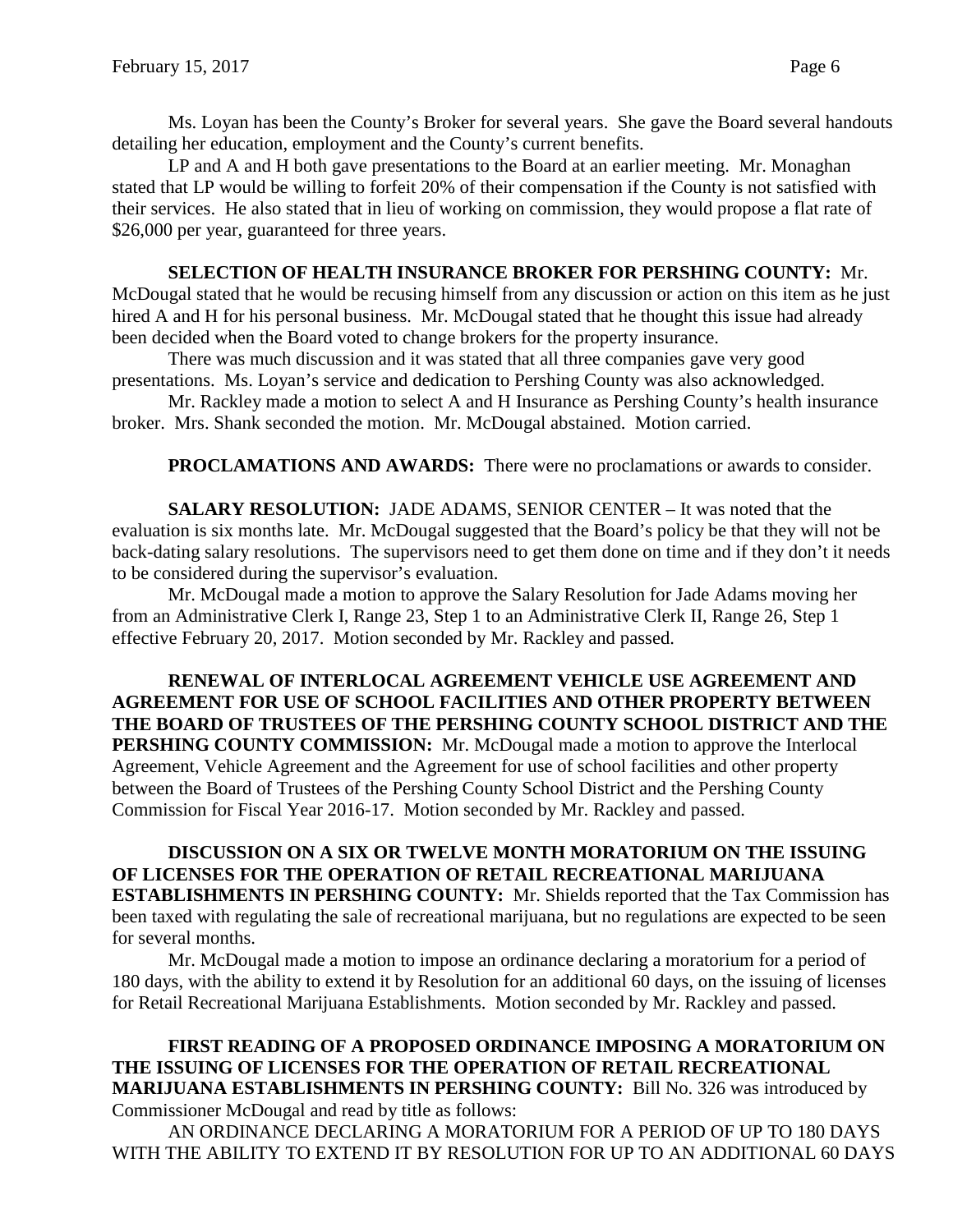ON THE ACCEPTANCE AND PROCESSING OF PLANNING OR OTHER APPLICATIONS FOR CONSTRUCTION OR OPERATION OF RECREATIONAL MARIJUANA ESTABLISHMENTS.

**FIRST READING OF A PROPOSED AMENDMENT TO CHAPTER 2.90, TITLED SENIOR CENTER ADVISORY BOARD, OF THE PERSHING COUNTY CODE:** Bill Nol. 327 was introduced by Commissioner Rackley and read by title as follows:

AN ORDINANCE AMENDING CHAPTER 2.90, SENIOR CENTER ADVISORY BOARD, CLARIFYING THAT THE CITY OF LOVELOCK APPOINTS THREE REGISTERED VOTERS WHO ARE RESIDENTS OF THE CITY TO SERVE ON THE BOARD, AND PERSHING COUNTY APPOINTS TWO REGISTERED VOTERS WHO LIVE IN THE COUNTY TO SERVE ON THE BOARD.

**CORRESPONDENCE:** There was no additional correspondence discussed.

**CODE ENFORCEMENT POSITION AND JOB DESCRIPTION, ADVERTISING THE POSITION:** The Board would like to review the job description further and this will be put back on a future agenda.

Mr. Shields stated that the current job description implies that the position is out of the DA's office. He is not opposed to this, provided that the position could also do some other things. He also stated that the County is authorized to give certain employees the authority to issue criminal citations.

**BOARD APPOINTMENTS:** LOVELOCK VALLEY WEED DISTRICT – Mrs. Wesner stated that she had a verbal commitment from Anthony Moura that he would like to continue on the Lovelock Valley Weed District. He is out of town, but will submit a letter of interest. It was noted that the appointment could not wait for the written letter as the Weed District has an upcoming meeting to adopt a Resolution for the Department of Taxation and Mr. Moura is needed for a quorum.

Mr. Rackley made a motion to reappoint Anthony Moura to the Lovelock Valley Weed District with a term expiring January 1, 2019. Motion seconded by Mr. McDougal and passed.

**VOUCHERS:** Mr. McDougal made a motion to approve the vouchers with the exception of a voucher for Vendor #420, Pershing General Hospital, so that DA Shields may review it. Motion seconded by Mr. Rackley and passed.

**REPORT FROM ADMINISTRATIVE ASSISTANT:** Mrs. Wesner reported that she has been busy administering the Imlay Sewer Grant and trying to keep up on the BDRs.

PURCHASE OF 3 LAPTOP COMPUTERS AND IPHONES – Since the Board has decided to purchase laptops instead of tablets; some more research regarding cost needs to be done. This portion of the agenda item will be put back on a future agenda.

Mr. McDougal made a motion to purchase three Apple IPhones from Verizon, to include the Nationwide Voice Share Plan. Motion seconded by Mr. Rackley and passed.

**UPDATE ON THE PERSHING COUNTY ECONOMIC DEVELOPMENT AND CONSERVATION ACT:** There was nothing to report at this time.

**MATTERS OF THE BOARD FOR DISCUSSION, BOARD MEMBER REPORTS, BOARD LIAISON REPORTS:** Mr. McDougal reported that he attended the NV Works meeting last Friday. Mr. Rackley and Mrs. Shank did not have anything to report.